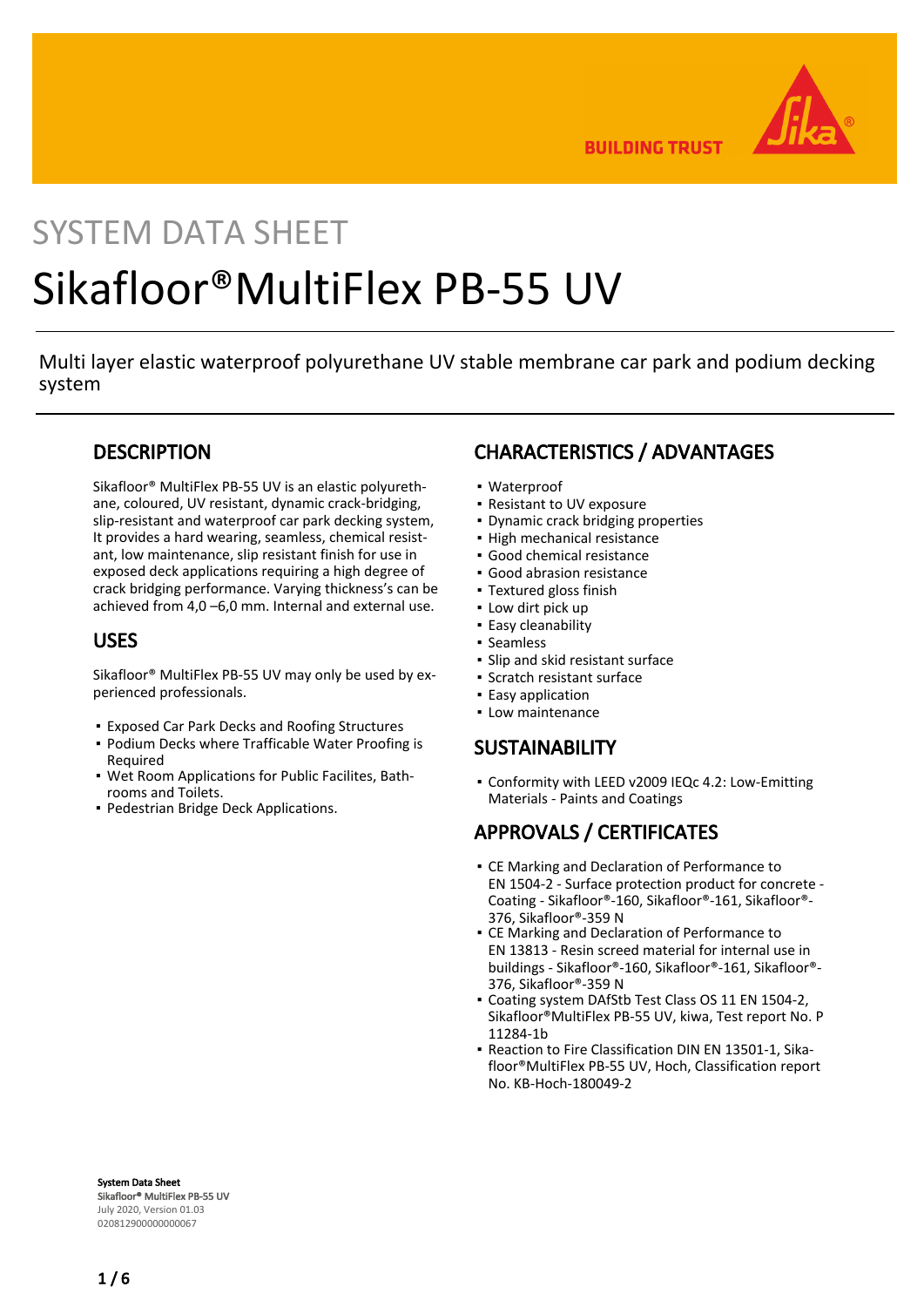#### System structure

| Layer |                                       | Product                                 |
|-------|---------------------------------------|-----------------------------------------|
|       | 1. Primer                             | Sikafloor®-160/-161 + Aggregate         |
|       |                                       | broadcast 0,4-0,8 mm                    |
|       | 2. Membrane                           | Sikafloor®-376                          |
|       | 3. Wearing layer                      | Sikafloor®-377 (filled 1:0.4 with Sika- |
|       |                                       | floor Filler) + Aggregate broadcast     |
|       |                                       | $0,4-0,8$ mm                            |
|       | 4. Seal Coat                          | Sikafloor®-377 Tinted                   |
|       | 5. Top Coat                           | Sikafloor 359N                          |
|       | Polyurethane                          |                                         |
|       | Textured, slip resistant, matt finish |                                         |
|       | Available in many colours             |                                         |

Composition Appearance

Colour

# TECHNICAL INFORMATION

| <b>Shore A hardness</b>       | $^{\circ}60$ (14 days/+23 $^{\circ}$ C)                                                                                                                        | (DIN 53505)                   |
|-------------------------------|----------------------------------------------------------------------------------------------------------------------------------------------------------------|-------------------------------|
| <b>Abrasion resistance</b>    | $<$ 3000 mg (CS 10/1000/1000)                                                                                                                                  | (DIN 53109)                   |
| Resistance to wearing         | AR 0,5                                                                                                                                                         | (DIN EN 13813)                |
| Resistance to impact          | Class I                                                                                                                                                        | (SO 6272)                     |
| Tensile strength              | $\sim$ 11 N/mm <sup>2</sup>                                                                                                                                    | (EN 53504)                    |
| Tensile adhesion strength     | $> 1.5$ N/mm                                                                                                                                                   | (EN 1542)                     |
| <b>Crack bridging ability</b> | Class B3,2 (-20 °C)                                                                                                                                            | (EN 1062-7)                   |
| <b>Reaction to fire</b>       | $Cfl-S1$                                                                                                                                                       | (EN 13501-1)                  |
| <b>Chemical resistance</b>    | Sikafloor <sup>®</sup> MultiFlex PB-55 UV always has to be sealed with Sikafloor <sup>®</sup> -359<br>N. Refer to the chemical resistance of Sikafloor®-359 N. |                               |
| Permeability to water vapour  | Class III                                                                                                                                                      | (EN ISO 7783-1)               |
| Capillary absorption          | $w < 0.01$ kg/(m <sup>2</sup> ·h <sup>0,5</sup> )                                                                                                              | (EN 1062-3)                   |
| Skid / slip resistance        | R12/V4<br>P5                                                                                                                                                   | (DIN 51130)<br>(AS 4586:2013) |

 $~^{\sim}$ 4–6 mm

System Data Sheet Sikafloor® MultiFlex PB-55 UV July 2020, Version 01.03 020812900000000067



**BUILDING TRUST**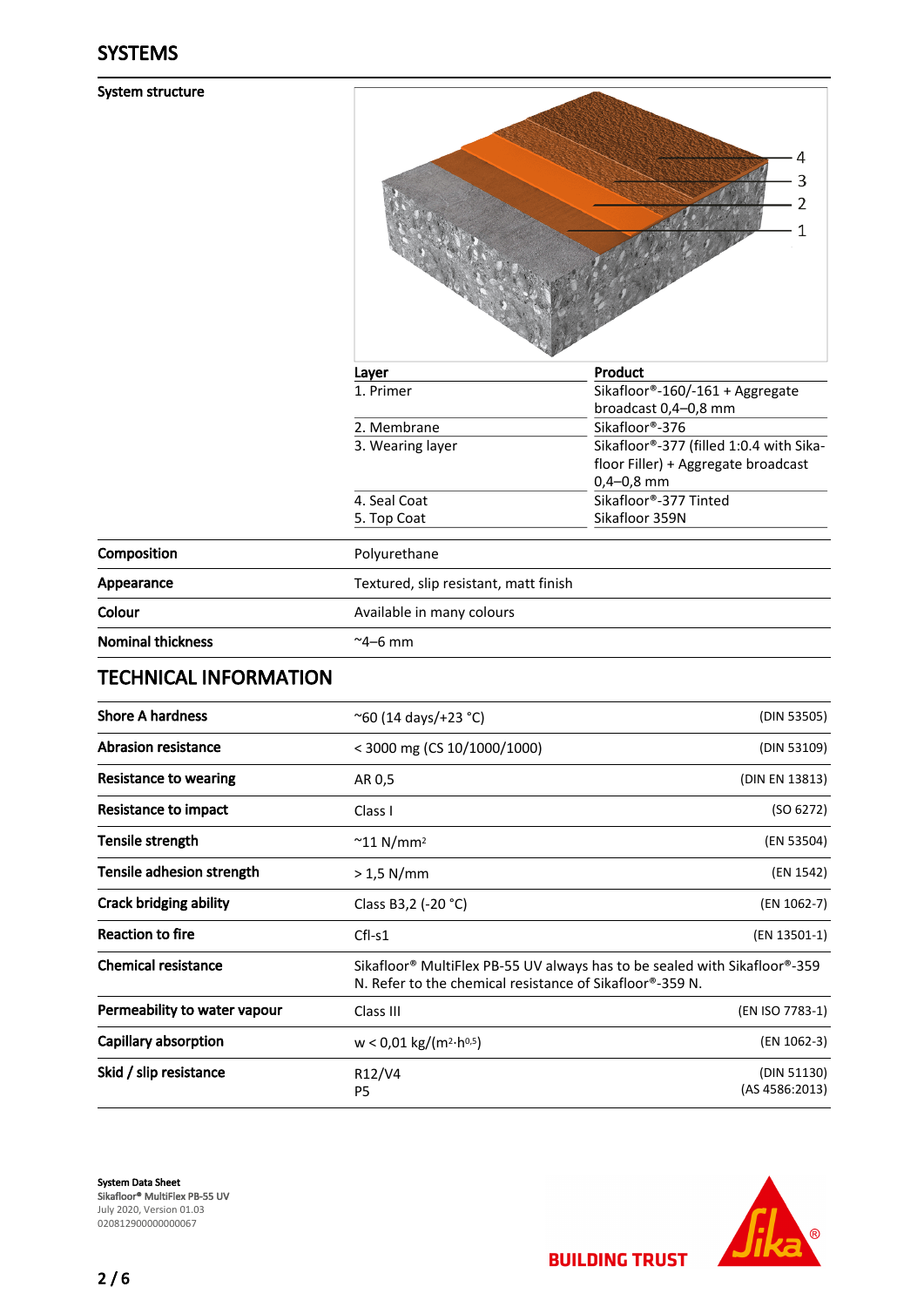# APPLICATION INFORMATION

| Consumption                   | Layer                                                                                                                                                              | Product                                                                                                                                               |                        | Consumption                               |  |  |
|-------------------------------|--------------------------------------------------------------------------------------------------------------------------------------------------------------------|-------------------------------------------------------------------------------------------------------------------------------------------------------|------------------------|-------------------------------------------|--|--|
|                               | 1. Primer                                                                                                                                                          |                                                                                                                                                       | Sikafloor® 160/-161    | $^{\sim}$ 0,4 kg/m <sup>2</sup> /layer    |  |  |
|                               |                                                                                                                                                                    |                                                                                                                                                       | + Aggregate broadcast  | $~^{\sim}$ 1,0 kg/m <sup>2</sup>          |  |  |
|                               |                                                                                                                                                                    | $0,4-0,8$ mm                                                                                                                                          |                        |                                           |  |  |
|                               | 2. Membrane                                                                                                                                                        | Sikafloor®-376                                                                                                                                        |                        | $~^{\sim}$ 1,9 kg/m <sup>2</sup> /1.5mm:  |  |  |
|                               |                                                                                                                                                                    |                                                                                                                                                       |                        | Total consumption                         |  |  |
|                               | 3. Wearing layer                                                                                                                                                   |                                                                                                                                                       | Sikafloor®-377 (filled | ~2.2 kg/m <sup>2</sup> /1.5mm:            |  |  |
|                               |                                                                                                                                                                    |                                                                                                                                                       | 1:0.4 with Sikafloor   | Sikafloor 377 Mixture                     |  |  |
|                               |                                                                                                                                                                    | Filler)                                                                                                                                               |                        | (filled 1:0.4 with Sika-<br>floor Filler) |  |  |
|                               |                                                                                                                                                                    | $0,4-0,8$ mm                                                                                                                                          | + Aggregate broadcast  | $\sim$ 6,0–8,0 kg/m <sup>2</sup> Selected |  |  |
|                               |                                                                                                                                                                    |                                                                                                                                                       |                        | broadcast Material                        |  |  |
|                               | 4. Seal Coat                                                                                                                                                       |                                                                                                                                                       | Sikafloor 377 (Tinted) | $^{\sim}$ 0,7-0.9 kg/m <sup>2</sup>       |  |  |
|                               | 5. Top Coat                                                                                                                                                        | Sikafloor®-359 N                                                                                                                                      |                        | ~0,2-0.25 kg/m <sup>2</sup>               |  |  |
|                               | • Rz = 0,0: $\approx$ 1,9 kg/m <sup>2</sup><br>• Rz = 0,5: $\approx$ 2,5 kg/m <sup>2</sup><br>• Rz = 1,0: $\approx$ 3 kg/m <sup>2</sup>                            | (1) Depends on roughness depth Rz (all values at +23 °C)                                                                                              |                        |                                           |  |  |
|                               |                                                                                                                                                                    | (2) Depends on temperature<br>• +23 °C: Filling 1:0,5 with quartz sand 0,1-0,3 mm                                                                     |                        |                                           |  |  |
|                               |                                                                                                                                                                    | $\bullet$ < +15 °C: Filling 1:0,4 with quartz sand 0,1-0,3 mm                                                                                         |                        |                                           |  |  |
|                               |                                                                                                                                                                    | These figures are theoretical and do not allow for any additional material                                                                            |                        |                                           |  |  |
|                               |                                                                                                                                                                    | due to surface porosity, surface profile, variations in level or wastage etc.<br>NB: A second coat of primer maybe required to ensure a pore free and |                        |                                           |  |  |
|                               | sealed surface                                                                                                                                                     |                                                                                                                                                       |                        |                                           |  |  |
| <b>Product temperature</b>    |                                                                                                                                                                    | +10 °C min. $/$ +30 °C max.                                                                                                                           |                        |                                           |  |  |
| Ambient air temperature       |                                                                                                                                                                    | +10 °C min. / +30 °C max.                                                                                                                             |                        |                                           |  |  |
| <b>Relative air humidity</b>  | 80 % max.                                                                                                                                                          |                                                                                                                                                       |                        |                                           |  |  |
| Dew point                     | floor finish.                                                                                                                                                      | The substrate and uncured floor products must be at least $+3$ °C above<br>dew point to reduce the risk of condensation or surface damage of the      |                        |                                           |  |  |
| Substrate temperature         |                                                                                                                                                                    | +10 °C min. / +30 °C max.                                                                                                                             |                        |                                           |  |  |
| Substrate moisture content    | $\leq$ 4% parts by weight<br>Test method: Sika®-Tramex meter, CM - measurement or Oven-dry-meth-<br>od. No rising moisture according to ASTM (Polyethylene-sheet). |                                                                                                                                                       |                        |                                           |  |  |
| Applied product ready for use | Temperature                                                                                                                                                        | Foot traffic                                                                                                                                          | Light traffic          | <b>Full cure</b>                          |  |  |
|                               | +10 $\degree$ C                                                                                                                                                    | ~24 hours                                                                                                                                             | ~3 days                | $~\sim$ 7 days                            |  |  |
|                               | $+20 °C$                                                                                                                                                           | $^{\sim}$ 12 hours                                                                                                                                    | ~2 days                | ~5 days                                   |  |  |
|                               | +30 °C                                                                                                                                                             | ~5 hours                                                                                                                                              | $~^{\sim}$ 1 days      | ~4 days                                   |  |  |
|                               | Times are approximate and will be affected by changing ambient and sub-<br>strate conditions                                                                       |                                                                                                                                                       |                        |                                           |  |  |

PRODUCT INFORMATION

| Packaging                 | Refer to the individual Product Data Sheets |
|---------------------------|---------------------------------------------|
| <b>Shelf life</b>         | Refer to the individual Product Data Sheets |
| <b>Storage conditions</b> | Refer to the individual Product Data Sheets |

#### SUBSTRATE QUALITY

The substate should meet the minimum requirments of 25mpa compressive and 1.5mpa minimum pull of

value: Please refer to the Sika Work Method Statement: Evaluation and Preparation of Surfaces for Flooring Systems

**BUILDING TRUST** 

System Data Sheet Sikafloor® MultiFlex PB-55 UV July 2020, Version 01.03 020812900000000067

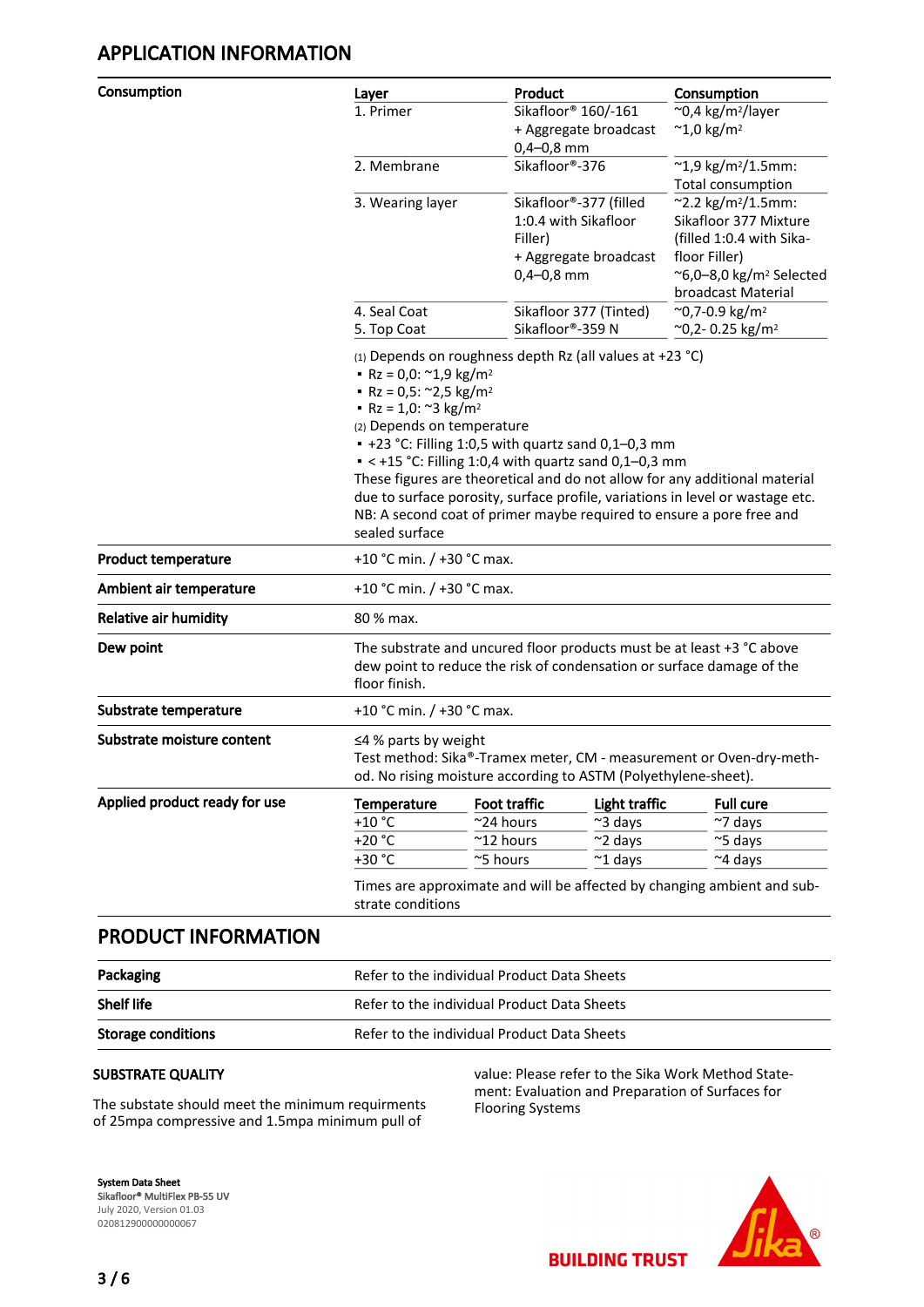#### SUBSTRATE PREPARATION

The concrete surface should be suitably prepared by Captive Shot Blasting or Diamond Grinding to acheive a CSP 3 then vacum cleaned to remove all dust and surface contaminates, all curing agents should be fully removed, Please refer to the Sika Work Method Statement: Evaluation and Preparation of Surfaces for Flooring Systems.

Reglets should be cut next to drains and live edge terminations to ensure a secure and waterproof transition.

#### MIXING

Please refer to the Sika Work Method Statment: Mixing & Application of Flooring Systems: Please refer to individual Product Data Sheets for further information.

#### APPLICATION

All products should be mixed in accordance with the Sika Work Method Statement: Mixing & Application of Flooring Systems

1.CombiFlex: Installation of Sika CombiFlex System if required at parapets, walls and expansion joints as required by the project. Please seek advise form the Sika Techncial Department to ensure the corret system is used for your specific application.

2. Patching: Static cracks and surface defects should be repaired using SikaDur 33 Epoxy paste or other epoxy repair method subject to size and rectification required, all repairs should be finished smooth and flush with the concrete substrate: Please consult the Sika Technical Department for further details or informaiton.

3. Priming: An evaluation should be conducted to determine if double priming maybe required, once priming is completed the surface should be completely sealed with no presence of pinholes to ensure substrate outgassing does not continue in later applications. For ramps and falls extra broadcast material should be applied to slow the rate of flow for when the membrane is to be applied

Single Primer Applications : Mix and apply the Sikafloor 160 or 161 via a squeegee at the required thickness and back roll once applied to make even, Fill all pin holes and uneven surfaces, while still wet lightly broadcast the required washed and dried sand aggregate. Do not add thinners.

Double Primer Applications:

1st Application: Mix and apply Sikafloor 160 via a squeegee at the required thickness and back roll once applied to make even. Fill all pin holes and uneven surfaces.

2nd Application: Mix and apply the Sikafloor 161, Sikafloor filler can be added to the Sikalfoor 161 at various addition rates to create a "Scratch Coat" mix to aid in filling of pinholes and uneven surfaces: Apply the Sikafloor 161 by a squeegee at the required thickness and back roll once applied to make even, ensure to fill all pin holes and uneven surfaces, while still wet lightly broadcast the required washed and dried aggregate. Do not add thinners.

4. Membrane: Mix the Sikafloor 376 and apply with a V-Notch Squeegee to a minimum coverage of 1.5mm, a hand trowl can be used for edge, joint and drain, terminations, once installed a Spike Roller or 10-12mm Nap paint roller should be used to even out the applied Sikafloor 376 to remove sgueegee marks and trowel edges to ensure a consistent and even coverage.

5. Wearing Course: Mix the Full kit of Sikafloor 377 for 1 minute, then add between 7-10kg of Sikafloor filler and mix for a further 2 minutes (Addition rate is adjustable, subject to site and ambient conditions) apply with a V-Notch Squeegee to a minimum coverage of 1.5mm, a hand trowl can be used for edge, joint and drain, terminations, once installed a Spike Roller or 10- 12mm Nap paint roller should be used to even out the applied Sikafloor 377 to remove sgueegee marks and trowel edges to ensure a consistent and even coverage. Using Rounded Tip Spike Shoes, Broadcast the Sikafloor 377 with the Selected aggregate to refusal, there should be no glossy or bald spots.

Top Coats: NB: For best results the the application of top coats should be completed in 2 x applications, a sealer coat and final finish top coat, Sikafloor 377 Tinted can be used for the first sealer coat in order to keep costs down, with the final finish top coat of Sikafloor 359N required to provide UV stability.

4: Sealer Coat: After sweeping and vacuming to remove excess sand, Mix the Sikafloor 377 with the addition of 2 x 1.15kg Color Packs in the required color, Do not add fillers to the sealer coat. Apply with a medium rubber sgueegee, working accross the face, back and forth in single smooth motions, Using a 10- 12mm Nap Painters roller, back roll the floor to remove any drips and heavy applied matieral, once material has been evened out, use the un-loaded roller to "lay off the floor" taking care to lay the floor off in a single direction, working accross the flooring edge from end to end in a single smooth motion. Failure to lay the floor off in an effective mannor may result in a patchy oruneven finish,

5: Final UV stabel Top Coat Mix the Sikafloor 359 and apply with a medium rubber sgueegee, working accross the face, back and forth in single smooth motions, Using a 10- 12mm Nap Painters roller, back roll the floor to remove any drips and heavy applied matieral, once material has been evened out, use the unloaded roller to "lay off the floor" taking care to lay the floor off in a single direction, working accross the flooring edge from end to end in a single smooth motion. Failure to lay the floor off in an effective mannor may result in a

patchy or un-even finish.

# MAINTENANCE

#### CLEANING

Refer to Sika® Method Statement: Sikafloor®-Cleaning Regime

# FURTHER INFORMATION

- Sika® Method Statement: Sikafloor®-Cleaning Regime
- **Sika® Method Statement: Mixing & Applications of** Flooring Systems



System Data Sheet Sikafloor® MultiFlex PB-55 UV July 2020, Version 01.03 020812900000000067

**BUILDING TRUST**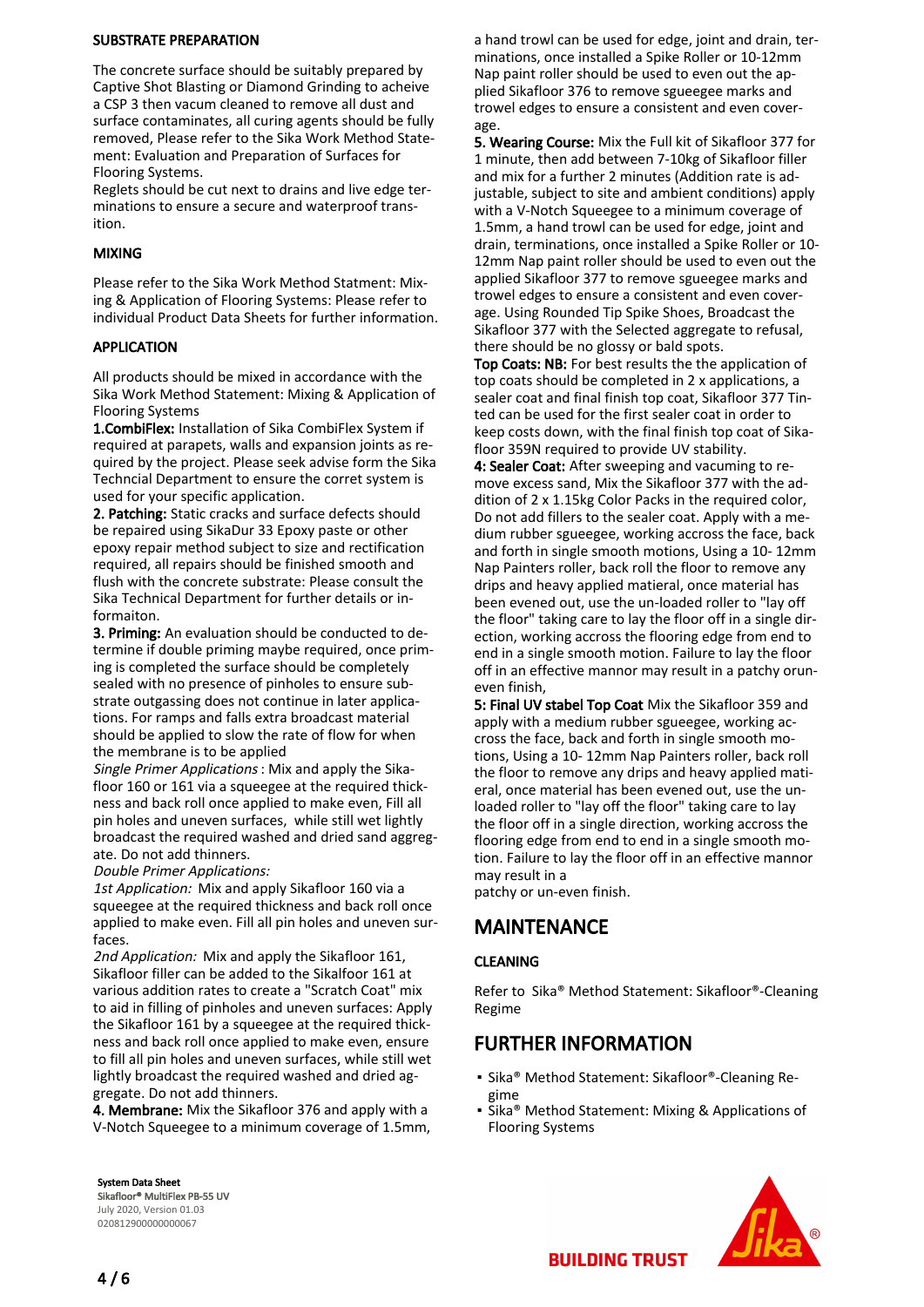- Sika® Method Statement: Evaluation and Preparation of Surfaces for Flooring Systems
- **.** Individual Product Data Sheets within the flooring system

# IMPORTANT CONSIDERATIONS

- Freshly applied Sikafloor® products must be protected from damp, condensation and water for at least 24 hours.
- Uncured material reacts in contact with water (foam-▪ ing).
- During application care must be taken that no sweat drops onto the fresh Sikafloor® products. Wear head and wrist bands.
- **For exact colour matching, ensure the Sikafloor®** product in each area is applied from the same control batch numbers.
- **.** If temporary heating is required do not use gas, oil, paraffin or other fossil fuel heaters, these produce large quantities of both  $CO<sub>2</sub>$  and H<sub>2</sub>O water vapour, which may adversely affect the finish. For heating use only electric powered warm air blower systems.

# BASIS OF PRODUCT DATA

All technical data stated in this Product Data Sheet are based on laboratory tests. Actual measured data may vary due to circumstances beyond our control.

# LOCAL RESTRICTIONS

Please note that as a result of specific local regulations the declared data for this product may vary from country to country. Please consult the local Product Data Sheet for the exact product data.

# ECOLOGY, HEALTH AND SAFETY

**BUILDING TRUST** 

For information and advice on the safe handling, storage and disposal of chemical products, users shall refer to the most recent Safety Data Sheet (SDS) containing physical, ecological, toxicological and other safety-related data.

System Data Sheet Sikafloor® MultiFlex PB-55 UV July 2020, Version 01.03 020812900000000067